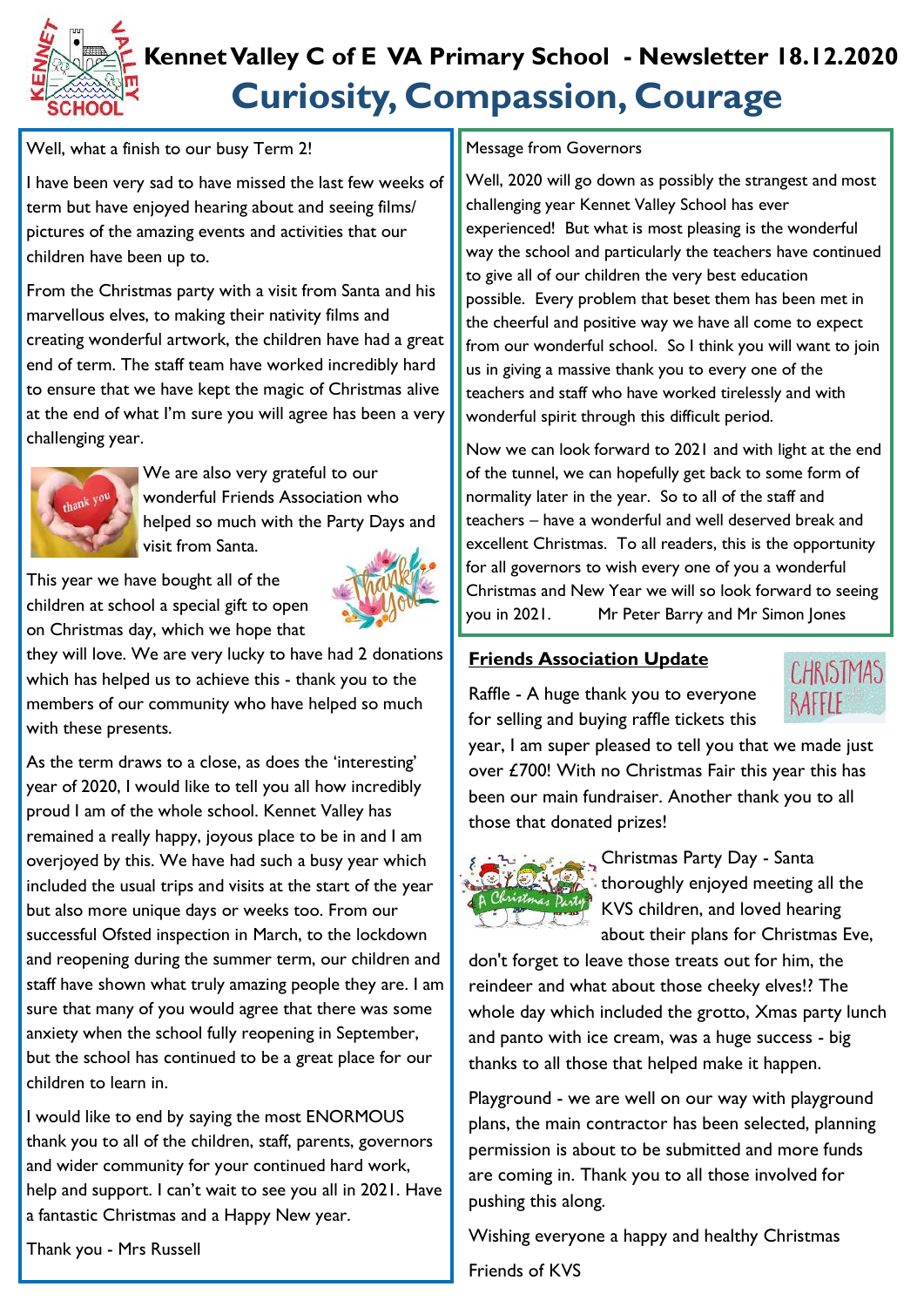

**The staff team are delighted to announce The Stars of Term. These children have constantly demonstrated that they are hard working, resilient and have a great attitude within school. Please join me in congratulating them.** 

**Reception - MABEL Year 1 - NOAH Year 2 - TEDDY Year 3 - MILLIE Year 4 - INDIA Year 5 - HONEY Year 6 - HARRY**

#### **STAR OF THE WEEK**

Another busy week at school, means that staff have had to debate with their TAs about who should be awarded Star of The Week. This week the following children have been awarded Star of the Week for their attitude and fantastic work. Well done to them all.

| <b>Reception -</b> | <b>SONNI</b>   |
|--------------------|----------------|
| Year I -           | <b>JACOB C</b> |
| Year $2 -$         | <b>SAFFRON</b> |
| Year $3 -$         | <b>ERING</b>   |
| Year 4 -           | <b>ERIN L</b>  |
| Year $5 -$         | <b>FREYA</b>   |
| Year 6 -           | <b>ARTHUR</b>  |

Term 3 - Next term we will be having 2 topic blocks - History and Geography. Class teachers will send out Knowledge Organisers at the start of these blocks.



F THE WEB

Harriers and Kites classes are swapping rooms next term but they will keep the same teachers as they currently have. This will not affect the bubbles either and the timings for the day will remain the same.

# **Covid Reminders**

The main symptoms of coronavirus are:

- a high temperature this means you feel hot to touch on your chest or back (you do not need to measure your temperature)
- a new, continuous cough this means coughing a lot for more than an hour, or 3 or more coughing episodes in 24 hours (if you usually have a cough, it may be worse than usual)
- a loss or change to your sense of smell or taste this means you've noticed you cannot smell or taste anything, or things smell or taste different to normal Most people with coronavirus have at least 1 of these symptoms.

What to do if you have symptoms

Get a test to check if you have coronavirus as soon as possible.

You and anyone you live with should stay at home and not have visitors until you get your test result – only leave your home to have a test.

Anyone in your support bubble should also stay at home if you have been in close contact with them since your symptoms started or during the 48 hours before they started

## **What to do if your child tests positive during the Christmas holidays**

Parents and carers should continue to inform the school of confirmed cases if symptoms develop within 48 hours of last being in school.

You should do this by emailing me at [head@kennetvalley.wilts.sch.uk](mailto:head@kennetvalley.wilts.sch.uk)

This email should only be used for covid-19 updates. If you have other concerns or questions, please contact the school in the usual ways such as through Seesaw or class emails.

If your child was not symptomatic but tested positive within 48 hours of last being in school, you should also contact the school by email [head@kennetvalley.wilts.sch.uk](mailto:head@kennetvalley.wilts.sch.uk) In your email to me you should share the details which are in the poster attached with this email. These include date of onset of symptoms, date of the test, date of the result, date your child was last in school, how they travel to school and any additional information - The school will need this information to carry out a risk assessment of who may be a close contact.

At the start of term in January you will need to inform your school if your child is positive, self-isolating or symptomatic and contact the school on Monday 4 January and make sure your child self-isolates for the required number of days.

Thank you for your co-operation and understanding.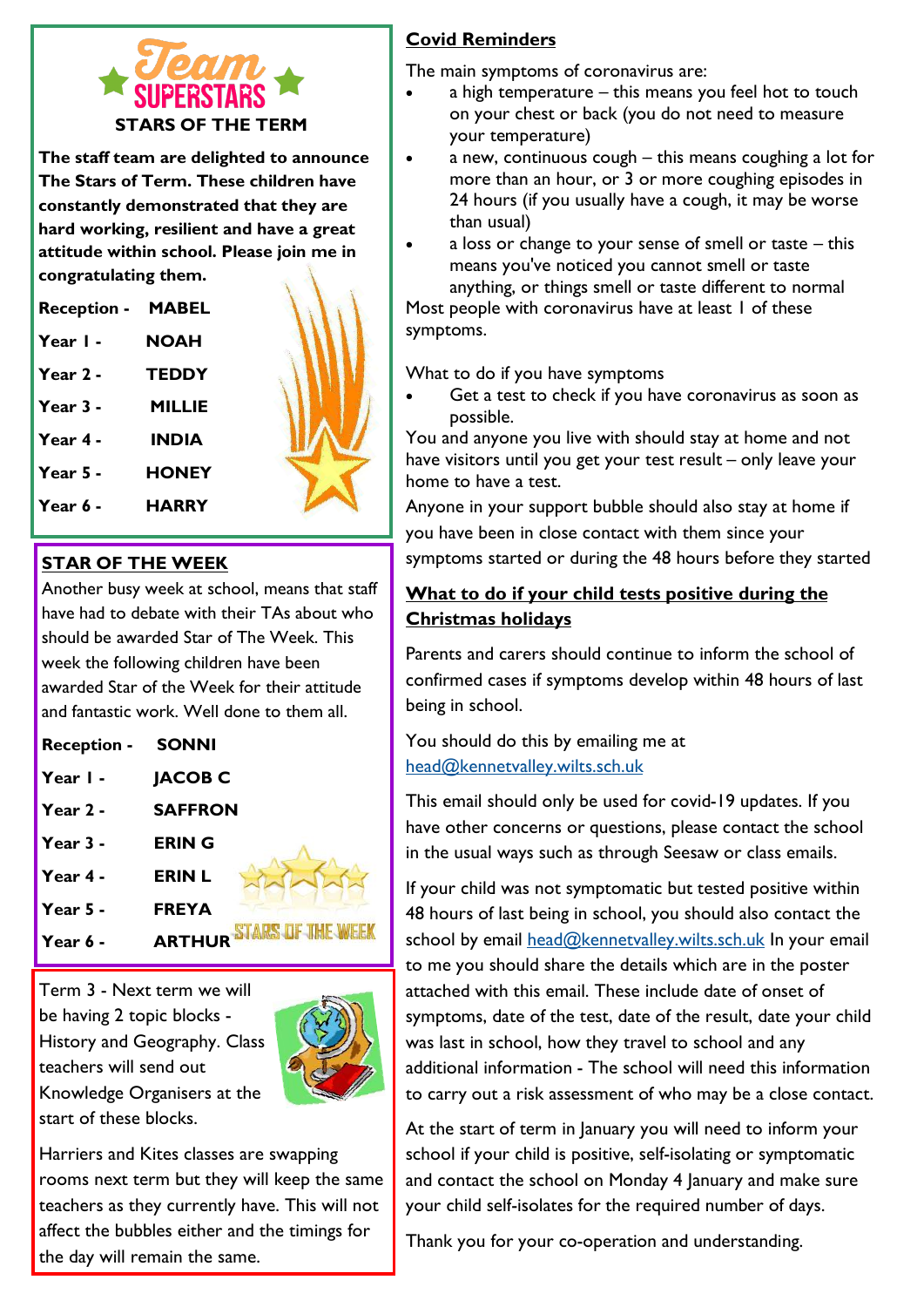# **DATES**



Monday 4th January - TD Day School closed to all pupils

Tuesday 5th January - Start of Term 3

 Wednesday 6th January - PE at School. *Please collect children from school not the KVH* Wednesday 13th January - PE at Kennet Valley Hall Wednesday 20th January - PE at Kennet Valley Hall Friday 22nd January - Individual Photographs *More information to follow*  Wednesday 27th January - PE at Kennet Valley Hall Wednesday 3rd February - PE at Kennet Valley Hall Wednesday 10th February - PE at Kennet Valley Hall





In Term 3 the Year 6 children would normally have their trip to Kingswood on the Isle of Wight. We are still planning to go to Kingswood, but this trip is now planned for later in the year. If your child is in Year 6 we will write to you early in Term 3 to give you more information about the new dates.

The Year 4 children traditionally go to New Barn during Term 4, but unfortunately last year the trip was cancelled due to Covid-19. This year we have booked for all of the year 5 and 4 children to go to New Barn together later in the school year. We will write to you shortly about this residential visit.